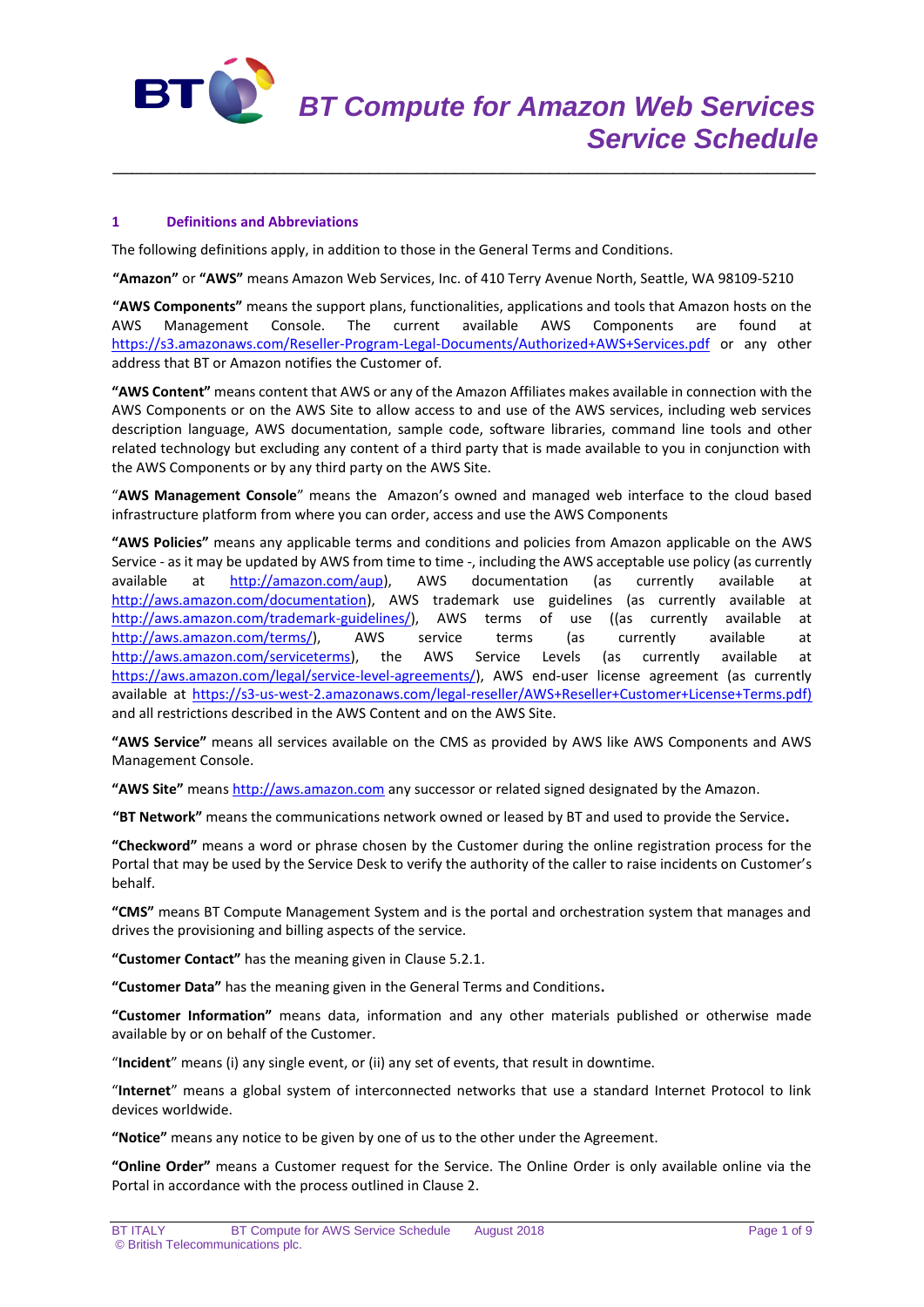

**"PCI DSS"** means the Payment Card Industry Data Security Standards, a set of policies and procedures, issued by the PCI Security Standards Council LLC ("PCI SSC", as may be adopted by local regulators, and intended to optimise the security of credit and debit card transactions and protect cardholders against misuse of their personal information.

\_\_\_\_\_\_\_\_\_\_\_\_\_\_\_\_\_\_\_\_\_\_\_\_\_\_\_\_\_\_\_\_\_\_\_\_\_\_\_\_\_\_\_\_\_\_\_\_\_\_\_\_\_\_\_\_\_\_\_\_\_\_\_\_\_\_\_\_\_\_\_\_\_\_

"**Planned Maintenance**" means any maintenance BT has planned to do in advance.

**"Portal(s)"** means the BT CMS Portal and/or the AWS Management Console that the Customer accesses for service administration and management of the AWS services order online by the Customer.

**"Service"** has the meaning given in Clause 2.

**"Service Credit"** means any remedy agreed with and acknowledged by Amazon at Amazon's sole discretion for failure by Amazon to meet a Service Levelin the amount equal tocredited by BT to the Customer following Amazon's claim approval.

**"Service Desk"** means the helpdesk to submit service requests, report Incidents and ask questions about the Service.

**"Service Level Agreement" or "SLA"** means the performance metric(s) set forth in the SLA that Amazon agrees to meet in the delivery of the AWS services.

"**Service Management Boundary**" has the meaning given in Clause 8.

**"Standard Service Components"** has the meaning given in Clause 2.1.

**"Subscription(s)"** means a consumption offering (also called pay-as-you-go (PAYG) based on actual usage.

**"Usage Charges"** means the Charges for the Service or applicable part of the Service that are calculated by multiplying the volume of units that the Customer used or incurred in a period (e.g. number of users using the Service, or the number of minutes the Service was used for) with the relevant fee that is specified in the Online Order.

# **2 Service Description**

- 2.1 BT will provide the Customer with the following Standard Service Components:
	- 2.1.1 Subscription set-up to provide the Customer with access to the AWS Management Console via the BT CMS Portal. The AWS Management Console will give the Customer access to a catalogue of available AWS Components. The BT CMS Portal will:
		- allow you to register and provide log on details for Users;
		- provide you with a reporting and management tool that:
			- shows details of the AWS Components that are being utilised;
			- provides you with usage reports detailing which Users are using which AWS Components; and
			- provides you with financial and billing information.
	- 2.1.2 A single invoice for the Service that will list Charges for the AWS Components that the Customer has consumed; and
	- 2.1.3 Service Desk support that will provide first line support to the Customer and is available 24hours per day, days per week and 365days per year for fault reporting and enquiries including first line support on the AWS Components.
- 2.2 The Customer may subsequently add to and/or remove any available AWS Components it has ordered via the Portal, using the Online Order.
- 2.3 The Portal will show the up-to-date list of available AWS Components and the prevailing Charges for these AWS Components.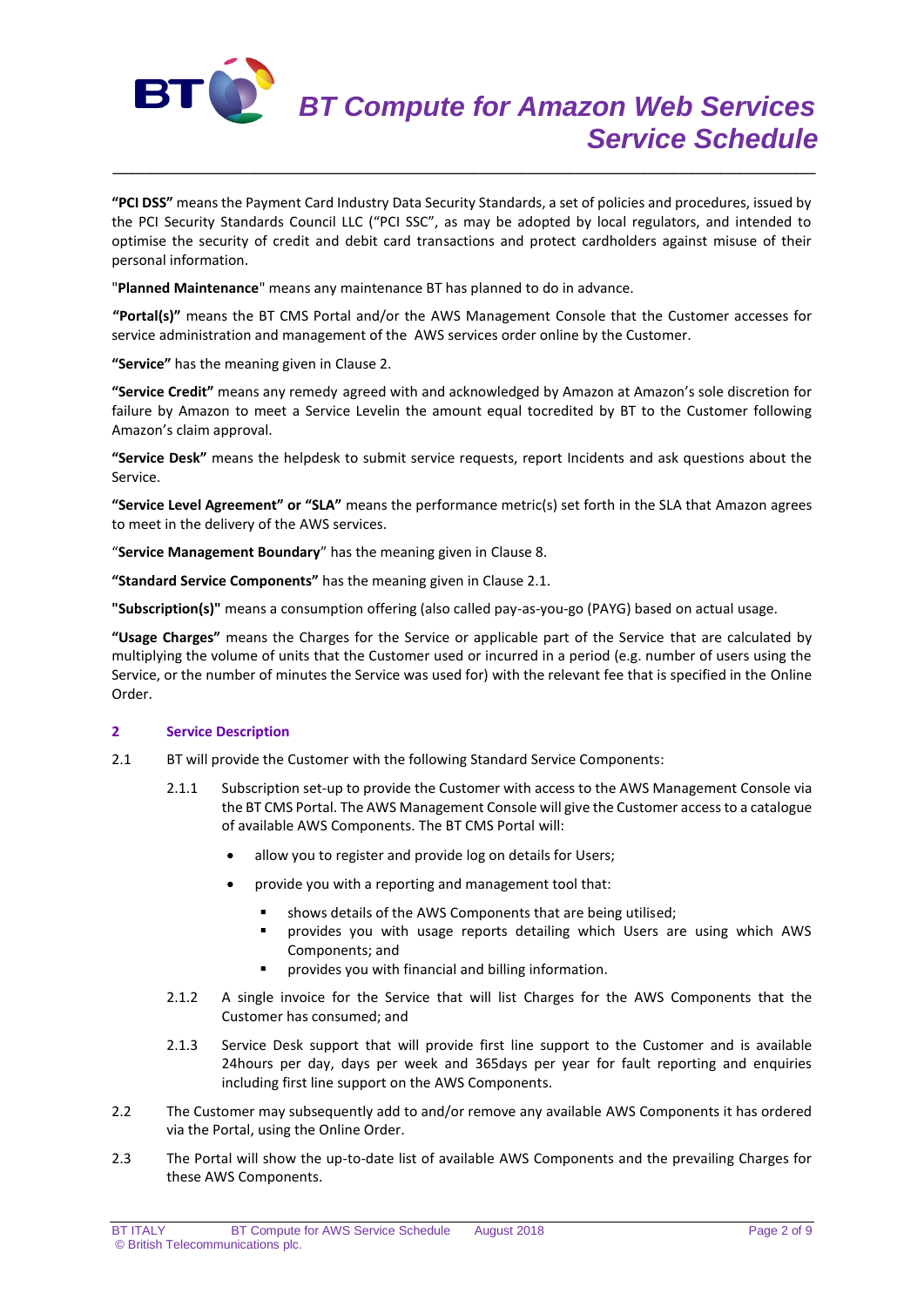

## **3 Access to Internet**

3.1 The Customer acknowledges and agrees that where the Service provides access to the Internet, the use of the Internet is at the Customer's own risk.

\_\_\_\_\_\_\_\_\_\_\_\_\_\_\_\_\_\_\_\_\_\_\_\_\_\_\_\_\_\_\_\_\_\_\_\_\_\_\_\_\_\_\_\_\_\_\_\_\_\_\_\_\_\_\_\_\_\_\_\_\_\_\_\_\_\_\_\_\_\_\_\_\_\_

- 3.2 The Customer acknowledges that:
	- (a) The Internet is independent of the Service and BT has no responsibility for provision of the Internet; and
	- (b) use of the Internet is solely at the Customer's risk and subject to all applicable laws. BT has no responsibility for any information, software, services or other materials obtained, downloaded, shared or transmitted by the Customer using the Internet.

## **4 BT's Obligations**

## Service Delivery

- 4.1 Before the Operational Service Date and, where applicable, throughout the provision of the Service, BT will:
	- 4.1.1 provide the Customer with contact details of the Service Desk;
	- 4.1.2 provide the Customer with AWS Component subscription(s) which the Customer can use to self-serve AWS Components using the AWS Management Console.

## Service Operation

- 4.2 On and from the Operational Service Date, BT:
	- 4.2.1 will respond and use reasonable endeavours to remedy an Incident without undue delay and in accordance with Clauses 5.4, 5.9 – 5.12 of this Schedule;
	- 4.2.2 BT may have to carry out routine or emergency maintenance, updates and other procedures for reasons of health, safety, security or otherwise to protect the Service, and which may cause a disruption to the Service, ("Planned Maintenance"). BT will provide the Customer with as much prior notice as practicable with respect to Planned Maintenance; and
	- 4.2.3 may require the Customer to change any or all passwords in accordance with Clause 6 of this Schedule.

## **5 Customer Obligations**

## Service Delivery

- 5.1 Next to accepting these conditions, the Customer must also accept on the Portal AWS Policies for each AWS Service the Customer orders and consumes.
- 5.2 Before the Operational Service Date and, where applicable, throughout the provision of the Service by BT, the Customer will:
	- provide BT with the names and contact details of any individuals authorised to act on the Customer's behalf for Service management matters ("**Customer Contact**"). BT may also accept instructions from a person who BT reasonably believe is acting with the Customer's authority;
	- provide BT with any information reasonably required without undue delay;
	- provide software, and telecommunications equipment and services, necessary to access and use the Portals and AWS Management Console;
	- ensure having a technical compatible browser to access, view or use the Portals;
	- not permit or make any attempt to disassemble, deconstruct, break down, hack or otherwise interfere with the Portals or any part of the Portals;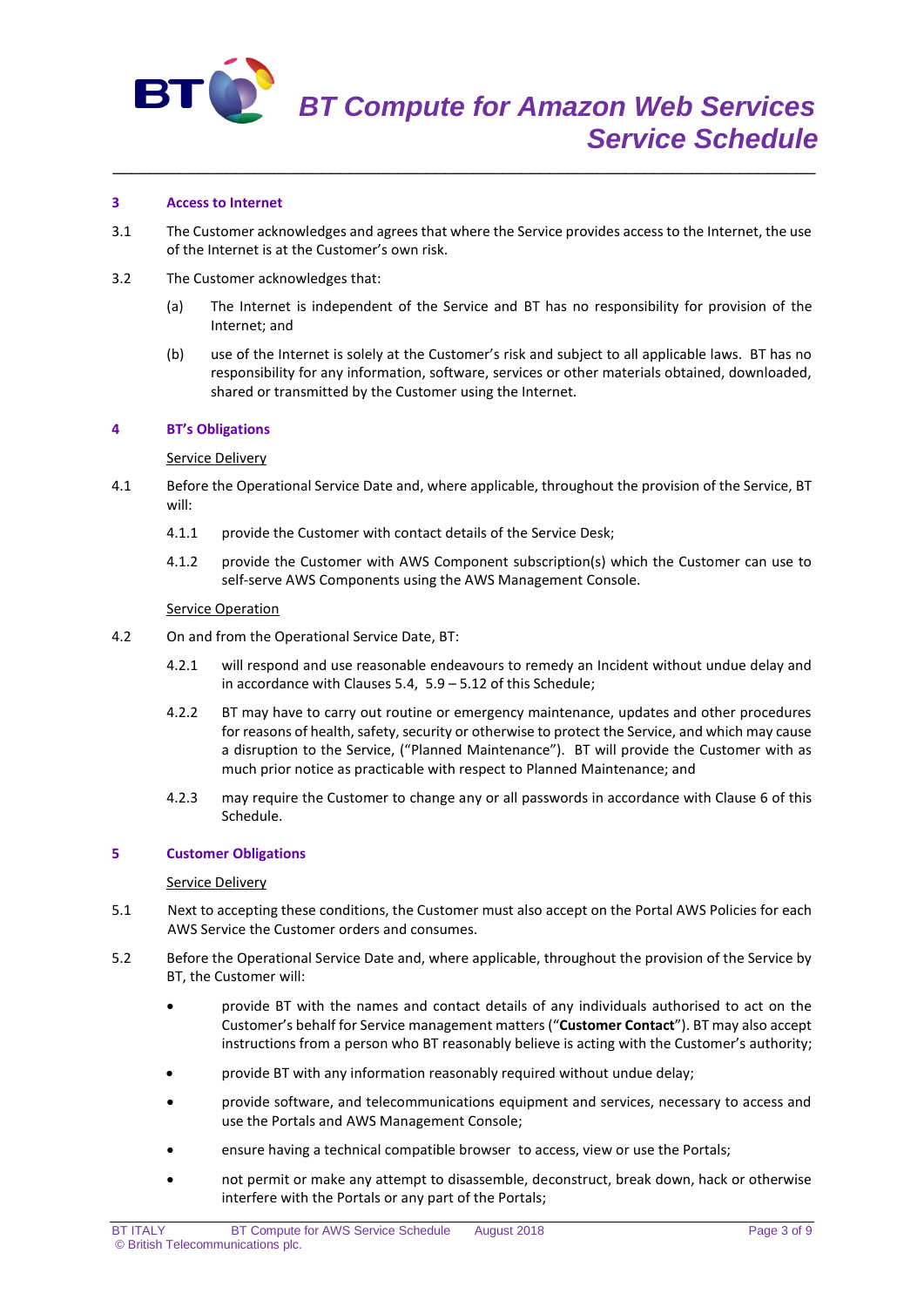

 provide the Service Desk with at least 30 days notice should the Customer wish to terminate the Service as set out in Clause 11.3 and transfer the Customer's subscription to an alternative AWS partner.

\_\_\_\_\_\_\_\_\_\_\_\_\_\_\_\_\_\_\_\_\_\_\_\_\_\_\_\_\_\_\_\_\_\_\_\_\_\_\_\_\_\_\_\_\_\_\_\_\_\_\_\_\_\_\_\_\_\_\_\_\_\_\_\_\_\_\_\_\_\_\_\_\_\_

# Customer's use of AWS Management Console and AWS Components

- 5.3 The Customer's use of the AWS Management Console and the provisioning of any of the AWS Components will be subject to the Customer's acceptance of the AWS Policies for each service presented to the Customer when the Customer accesses the AWS Management Console. The Customer acknowledges and agrees to observe and comply with these AWS Policies for any and all use of the AWS Service. If the Customer does not comply with AWS Policies, the Service may be restricted or suspended resulting that any access by the Customer and/or any User to Customer content and the Service offerings is terminated. In such event:
	- the Customer will indemnify BT against any claims, damages, losses, liabilities, costs and expenses (including reasonable legal fees) arising out of or in relation to any third party claim;
	- the Customer will continue to pay the Charges for the use of the Service until the Service is terminated, and
	- BT may charge a re-installation fee to re-start the Service and will indemnify BT against any claims, damages, losses, liabilities, costs and expenses (including reasonable legal fees) arising out of or in relation to any third party claim.
- 5.4 While BT will be responsible as first line helpdesk and managing any Service Credits for the AWS Component in accordance with Clause 10 below; the Customer's use of the AWS Console and/or any other AWS Component will be governed solely by the applicable AWS Policies as accepted by the Customer on the Portal. As result – except claims for Service Credits which will be handled in accordance with Clause 10 below – any dispute directly or indirectly related to the AWS Console and/or AWS Components ordered via this Service should be addressed directly to Amazon in accordance with the applicable AWS Policies as accepted by the Customer via the Portal.
- 5.5 License. The Service includes a limited, revocable, non-exclusive, non-sub licensable, non-transferrable license to use the AWS Components for your own internal business purposes and in accordance with the AWS Policies. The Customer is not allowed to:
	- modify, alter with, repair or otherwise create derivative works of any Software (except where any AWS Components are provided under separate licence that expressly permits the creation of derivative works);
	- reverse engineer, disassemble or decompile the AWS Components or apply any other processes or procedures to derive the source code of any Software;
	- access or use the AWS Components in a way intended to avoid incurring Charges or exceeding any usage limits or quotas; and
	- resell or sublicense the AWS Components.
- 5.6 The Customer is solely responsible for any obligation or liability arising out of transactions of any kind entered into between the Customer and any third party accessing or relying on the Service, the Customer's information, or third party information. BT will not be a party to any transaction between the Customer and any third party.

# Service Operation

- 5.7 On and from the Operational Service Date, the Customer will:
	- pass Incident reports to the Service Desk using the reporting procedures agreed between the Parties;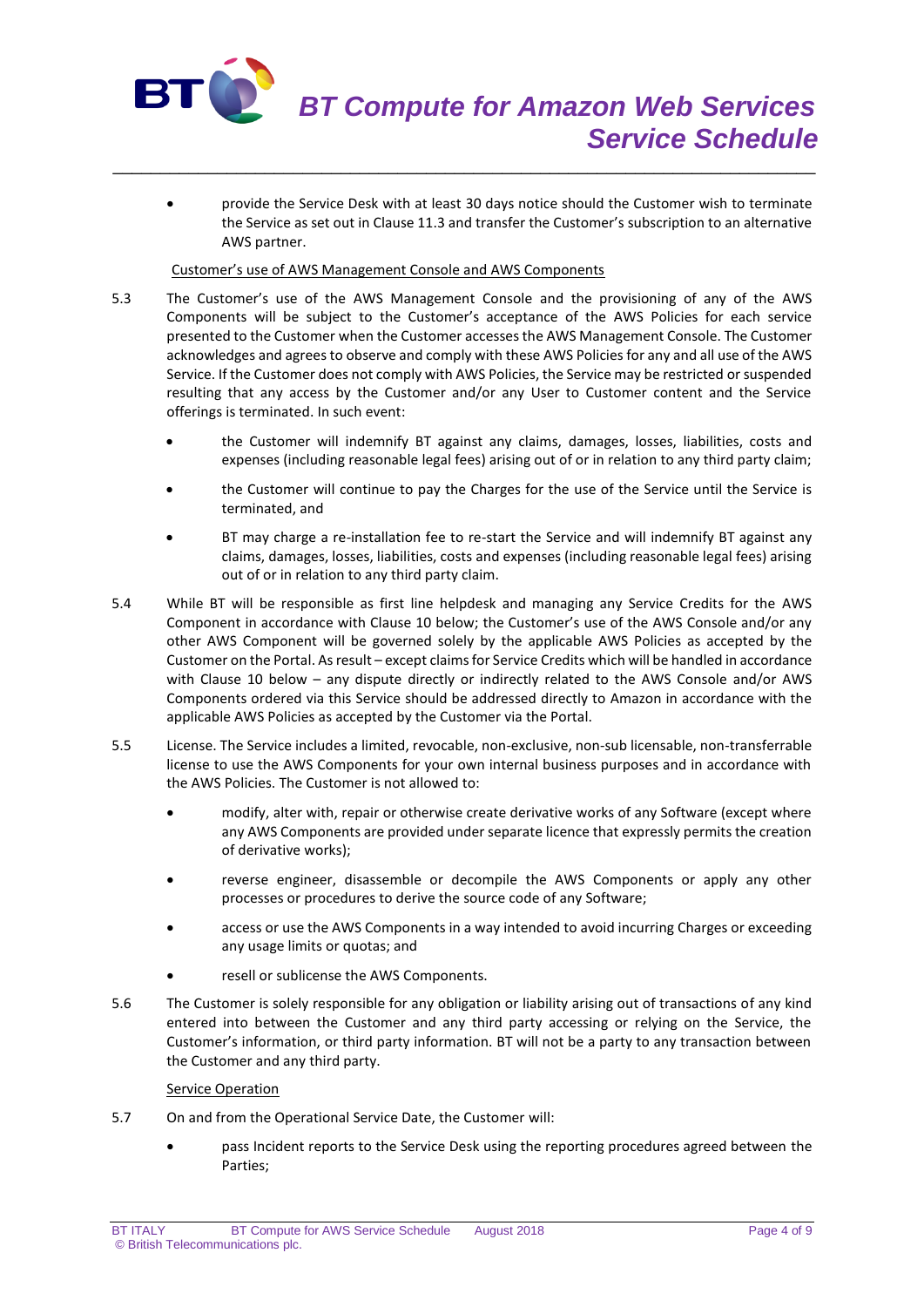

- ensure that any Customer Equipment that is connected to the Service or that the Customer use, directly or indirectly, in relation to the Service is:
	- (a) adequately protected against viruses and other breaches of security;

\_\_\_\_\_\_\_\_\_\_\_\_\_\_\_\_\_\_\_\_\_\_\_\_\_\_\_\_\_\_\_\_\_\_\_\_\_\_\_\_\_\_\_\_\_\_\_\_\_\_\_\_\_\_\_\_\_\_\_\_\_\_\_\_\_\_\_\_\_\_\_\_\_\_

- (b) technically compatible with the Service and will not harm or damage BT Equipment, the BT Network, or any of BTs' supplier's or subcontractor's network or equipment; and
- (c) approved and used in accordance with relevant instructions and applicable law;
- distribute, manage and maintain access profiles, passwords and other systems administration information relating to the control of Users' access to the Service;
- ensure the secure and proper use of all valid User access profiles, passwords and other systems administration information used in connection with the Service and:
	- (a) inform BT immediately if a user ID or password has, or is likely to, become known to an unauthorised person, or is being or may be used in an unauthorised way;
	- (b) take all reasonable steps to prevent unauthorised access to the Service; and
	- (c) satisfy BT security checks if a password is lost or forgotten.
- 5.8 If BT requests the Customer to do so in order to ensure the security or integrity of the Service, the Customer shall promptly change any or all passwords and/or other systems administration information used in connection with the Service.

# Notification of Incidents

- 5.9 Where the Customer become aware of an Incident, the Customer will report it to BT Service Desk:
- 5.10 BT will provide the Customer a unique reference number for the Incident ("**Ticket**");
- 5.11 BT will close the Ticket when:
	- The Customer confirm that the Incident is cleared; or
	- BT has attempted unsuccessfully to contact the Customer, in the way agreed between the Parties, in relation to the Incident and the Customer has not responded within 2 hours of BT's attempt to contact the Customer.
- 5.12 If the Customer states that the Incident is not cleared, the Ticket will remain open, and BT will continue to work to resolve the Incident.

# **6 Security**

- 6.1 The Customer is responsible for the security and proper use of all User IDs, Checkwords and passwords. BT reserves the right to suspend access to the Service at any time if BT has reason to believe that there is, or is likely to be, a breach of security or misuse of the Service. BT will notify the Customer as soon as possible after it has done so.
- 6.2 The Customer will immediately inform BT if there is any reason to believe that a User ID, password, or Checkword allocated by BT has, or is likely to, become known to someone not authorised to use it or is being, or is likely to be, used in an unauthorised way.
- 6.3 BT reserves the right to require the Customer to change any or all of the Checkwords or passwords associated with the Service and used by the Customer in connection with the Service.
- 6.4 The Service is delivered within a secure BT data centre with a security policy for the protection of Site, infrastructure and network. Although BT will use reasonable care and skill in carrying out its obligations under this Agreement in accordance with BT's security policy, it is not possible to guarantee that all instances of fraud, misuse, unwanted or unauthorised activity or access to the Customer's Information will be prevented or detected. Whenever BT becomes aware that security has been compromised, BT will take actions in order to limit any further occurrences of fraud, misuse, unwanted or unauthorised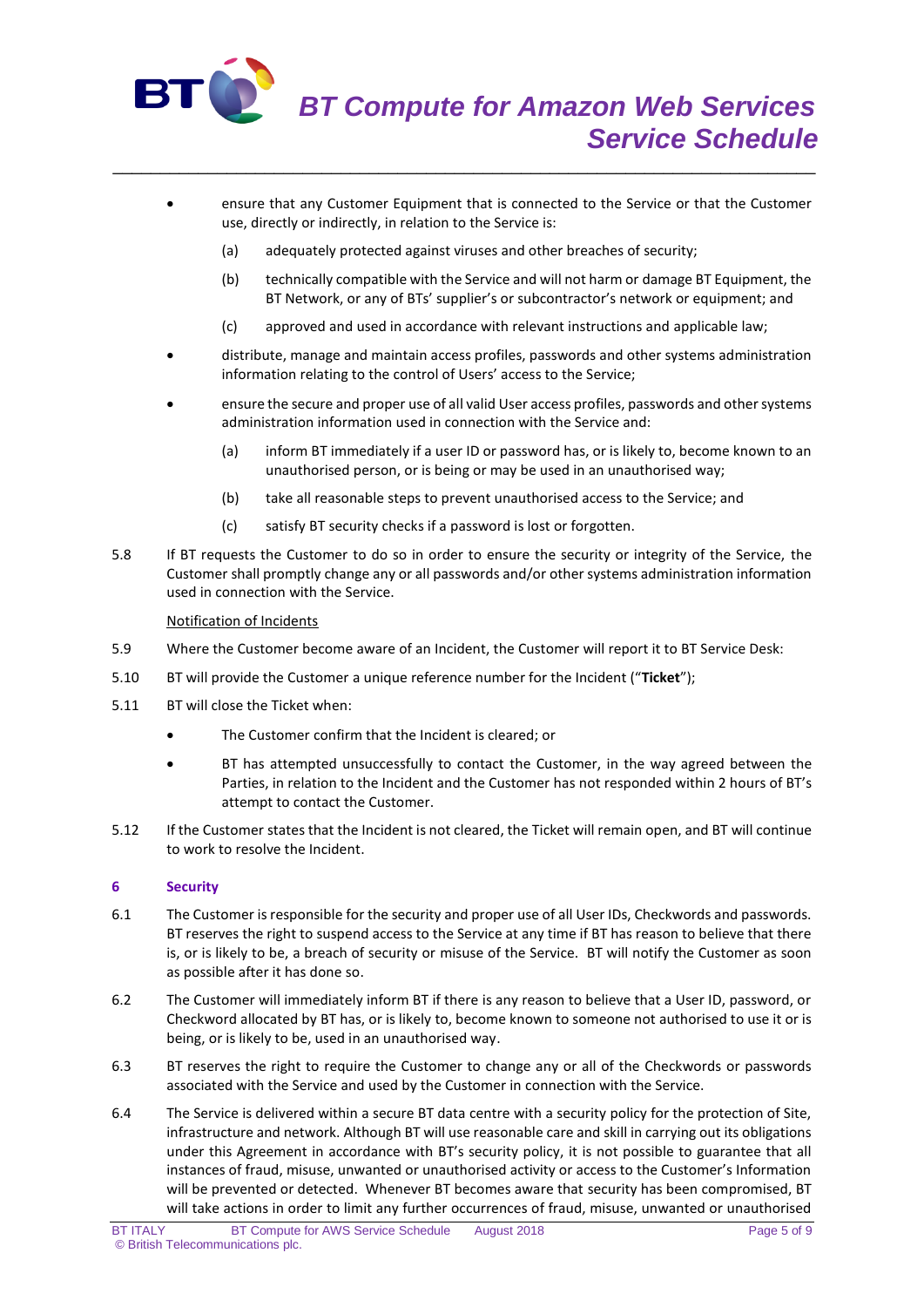

activity or access to the Customer's Information. Nevertheless, BT accepts no liability for any such incidents, or for any loss or damage suffered by the Customer. The Customer shall therefore take responsibility for the security of the Customer Information, Content and application of security policies designed to prevent unwanted or unauthorised activity or access to the Customer's Information.

# **7 Processing of Personal Data**<br>**7.1** With regard to any Personal

7.1 With regard to any Personal Data provided and collected via the Portal BT will Process the Customer Personal Data as set out in this Schedule for as long as BT provides the AWS Service and for as long as BT may be required to Process the Customer Personal Data in accordance with applicable law. Any personal Data that may be collected and processed by BT is subject to the data protection provisions as set in the General Terms and Conditions.

\_\_\_\_\_\_\_\_\_\_\_\_\_\_\_\_\_\_\_\_\_\_\_\_\_\_\_\_\_\_\_\_\_\_\_\_\_\_\_\_\_\_\_\_\_\_\_\_\_\_\_\_\_\_\_\_\_\_\_\_\_\_\_\_\_\_\_\_\_\_\_\_\_\_

- 7.2 The nature and purpose of the Processing of Customer Personal Data via the Portal by BT includes for:
	- billing and invoicing; and
	- incident response and escalation.
- 7.3 The types of Customer Personal Data Processed by BT or the Customer via the Portal may be:
	- website or IP address;
	- name;
	- address;
	- telephone number;
	- email address;
	- job title;
	- company name; and
	- contact records.

This list is not exhaustive as the Customer will specify what Customer Personal Data is Processed.

- 7.4 The Customer Personal Data on the Portal may concern the following categories of Data Subjects:
	- Customer employees:
	- Customer's customers or third parties; and
	- any Data Subject (as controlled by the Customer).

This list is not exhaustive as the Customer will specify what Customer Personal Data is Processed.

- 7.5 BT will share the following Personal Data with the Amazon so that the Amazon can:
	- (a) verify if the Customer is a BT customer and that the Customer and the Users are authorised to use the AWS Service;
	- (b) enforce the EULA;
	- (c) identify any misuse or suspected misuse of the AWS Service; and
	- (d) monitor accounts and transition the AWS Service to another authorised provider of the AWS Service;
	- (e) name of each User;
	- (f) telephone number, email address and other contact details of each User; and
	- (g) city, state/region, country and zip/postal code of each User;
- 7.6 For the avoidance of doubt, BT will process Personal Data only to the extent required for providing the Standard Service Components set out in clause 2.1 and BT will not have access to Personal Data and/or other confidential information that may be shared between the Customer and Amazon regarding the use of the AWS Management Console and the provisioning of any of the AWS Components. Any handling activities for the AWS Management Console and AWS Components will be governed by the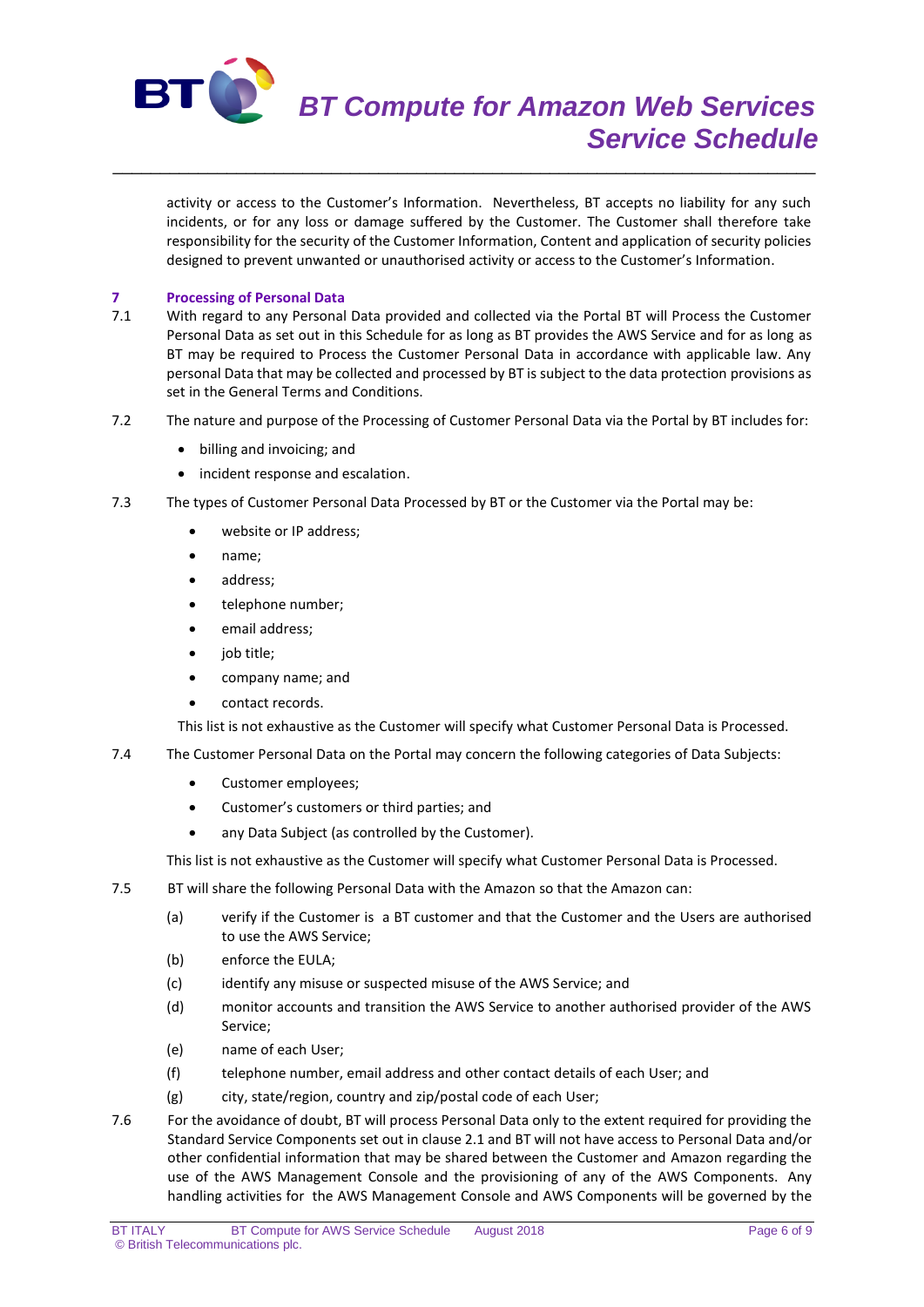

\_\_\_\_\_\_\_\_\_\_\_\_\_\_\_\_\_\_\_\_\_\_\_\_\_\_\_\_\_\_\_\_\_\_\_\_\_\_\_\_\_\_\_\_\_\_\_\_\_\_\_\_\_\_\_\_\_\_\_\_\_\_\_\_\_\_\_\_\_\_\_\_\_\_

agreements between the Customer and Amazon and therefore BT will not be responsible and liable for the security and the processing of any Personal Data in connection with Customer' use of the AWS Management Console. Any claims and/or complaints in relation to the security and the processing of any such Personal Data may only be made by the Customer against Amazon under the AWS Policies.

# **8 Service Management Boundary**

- 8.1 BT will provide and manage the Service set out in this Schedule and up to the point where the CMS connects to the AWS Management Console as set out in the Online Order ("**Service Management Boundary**").
- 8.2 BT will have no responsibility for the Service outside the Service Management Boundary. For the avoidance of doubt, the Service Management Boundary does not include the AWS Management Console and any AWS Components accessed via the AWS Management Console; hence any claims and/or complaints in relation to the AWS Services may only be made by the Customer against Amazon under the AWS Policies.
- 8.3 BT does not make any representations, whether express or implied, that the Service will operate in combination with any Customer Equipment or other equipment and software.
- 8.4 This Service is not compliant with PCI DSS nor is it designed or intended to be and the Customer will not use the Service for the processing, storage or transmission of any Cardholder Data or any data that is subject to PCI DSS.The Customer will indemnify BT for any claims, losses, costs or liabilities that it incurs as a result of you storing, processing or transmitting data that is subject to PCI DSS.

# **9 Charges**

- 9.1 The Charges for the Service will be set out on the Online Order and will be invoiced and paid in accordance with the applicable provisions as agreed in the General Terms and Conditions.
- 9.2 Unless stated otherwise in an applicable Online Order, BT will invoice the Customer for:
	- 9.2.1 Usage Charges will be monthly in arrears on the first day of the relevant month calculated at the then current rates for each AWS Component consumed within the Customer's subscription.
	- 9.2.2 BT may invoice the Customer for any of the following Charges in addition to those set out in the Online Order.
		- (a) Charges for investigating Incidents that the Customer reports to BT where BT finds no Incident or that the Incident is caused by something for which BT are not responsible under the Contract;
		- (b) Charges for restoring Service if the Service has been suspended;
		- (c) any other Charges set out in any applicable Online Order or as otherwise agreed between the Parties.

## **10 Service Levels**

10.1 Service Levels relating to any AWS Components or the AWS Management Console are detailed in the AWS Service Levels.

Where a Service Level is not met by AWS

- 10.2 The Customer will submit a claim for Service Credits to BT and include information necessary for BT to validate the claim, including but not limited to:
	- 10.2.1 a detailed description of the Incident;
	- 10.2.2 information regarding the time and duration of the downtime (as described in AWS Service Levels);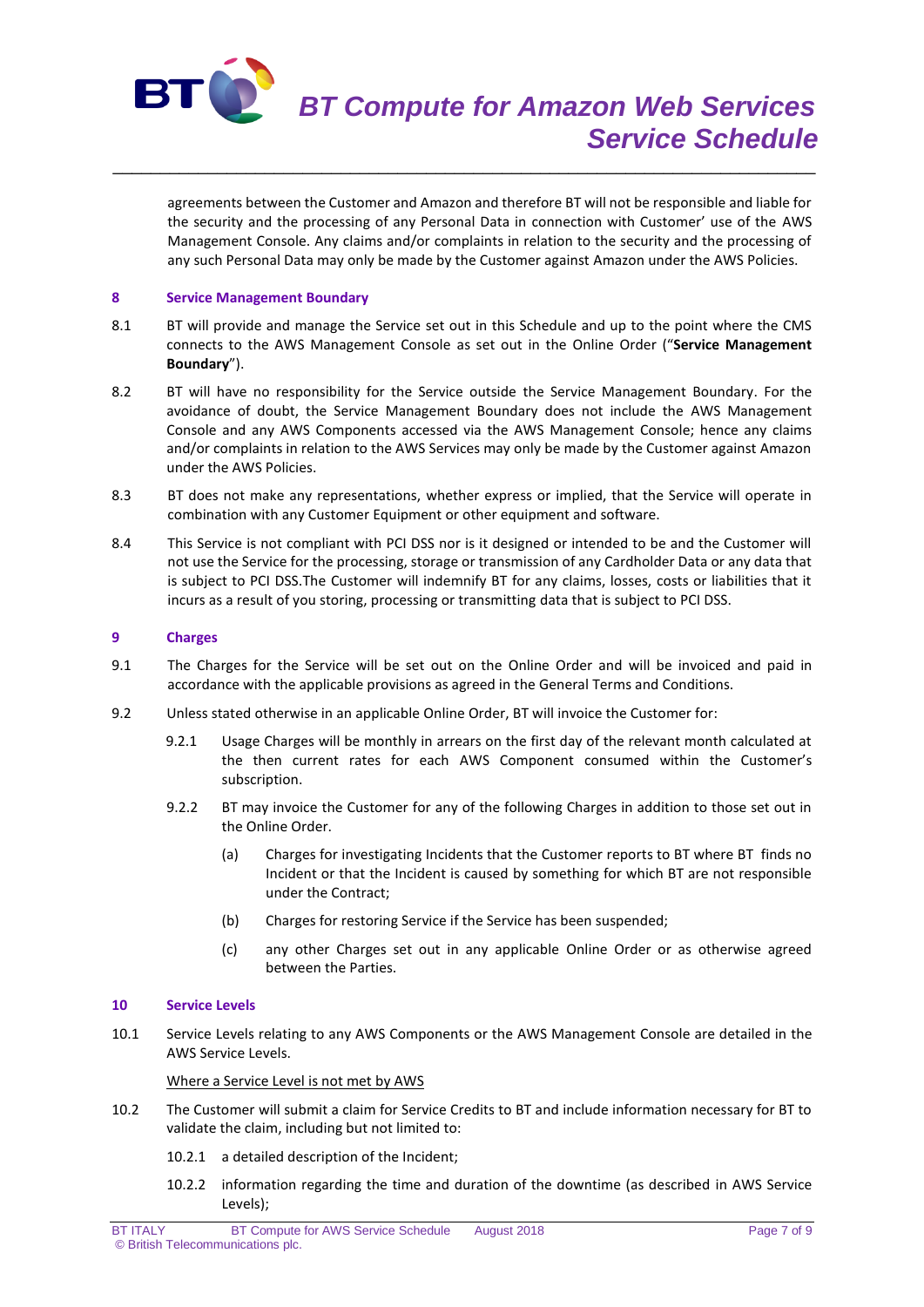

- 10.2.3 the number and location(s) of affected users (if applicable); and
- 10.2.4 descriptions of the Customer's attempts to resolve the Incident at the time of occurrence.
- 10.3 The Customer will ensure that claims for Service Credits will be received by BT within 45 days of the Incident that is the subject of the claim occurred; otherwise the claim shall be considered invalid.

\_\_\_\_\_\_\_\_\_\_\_\_\_\_\_\_\_\_\_\_\_\_\_\_\_\_\_\_\_\_\_\_\_\_\_\_\_\_\_\_\_\_\_\_\_\_\_\_\_\_\_\_\_\_\_\_\_\_\_\_\_\_\_\_\_\_\_\_\_\_\_\_\_\_

- 10.4 BT will submit all information relating to the claim for Service Credits to AWS who will determine whether a Service Credit is owed. BT will process all information relating to claims during the subsequent month and within 45 Business Days of receipt.
- 10.5 BT will communicate AWS decision to either approve or decline the claim to the Customer.
- 10.6 If AWS determine that a Service Credit is owed to the Customer, BT will apply the Service Credit to the Customer's invoice on the next invoice.
- 10.7 If AWS decline the Customer claims and no Service Credit is owed to the Customer, it remains understood BT accepts no liability for AWS non-approval of a claim.
- 10.8 The AWS Service Levels shall not apply during any trial period of the AWS Service and/or if the Service has been suspended or restricted in accordance with the terms of the Agreement.

## **11 Commencement, Minimum Period of Service and Termination for convenience**

- 11.1 Commencement. The Service shall commence on the Operational Service Date and unless one of us gives Notice to the other of an intention to terminate the Service in accordance with the Agreement, BT will continue to provide the Service and both of us will continue to perform each of our obligations.
- 11.2 Minimum Period of Service. There is no Minimum Period of Service; hence BT will continue to provide the Service and each Party will continue to perform its obligations under the Agreement unless either Party gives Notice to the other of an intention to terminate the Service in accordance with the Agreement.
- 11.3 Termination for Convenience. The following conditions will replace and supersede any termination for convenience conditions as set out in the General Terms and Conditions.

Either Party may, at any time after the Operational Service Date and without cause, terminate the Service or any Online Order by giving 60 days' Notice to the other.

# 11.4 Obligations at termination.

- 11.4.1 On termination or expiry of the Service by either the Customer or BT, BT will;
	- a) terminate the Customer's subscription(s) and Account; or
	- b) provide configuration information relating to the AWS Components provided in a format that BT specifies.

BT shall during this termination period maintain the level and quality of Services provided by BT until the effective termination date and shall not undertake any actions limiting Customer's ability to migrate the Customer Information.

- 11.4.2 On termination or expiry of the Service by either the Customer or BT, The Customer will;
	- a) disconnect any Customer Equipment from BT Equipment located at the Site(s);
	- b) if the Customer requires any Content to be returned:
		- (i) notify BT timely of what Content the Customer wish to be returned; and
		- (ii) follow all instructions that BT notifies to the Customer.

The Customer is hereby informed that BT may require a fee (to be agreed by Order) for the return of any Content and that BT will not be able to return Content if:

a) it is prohibited by law or any order of any governmental or regulatory body;